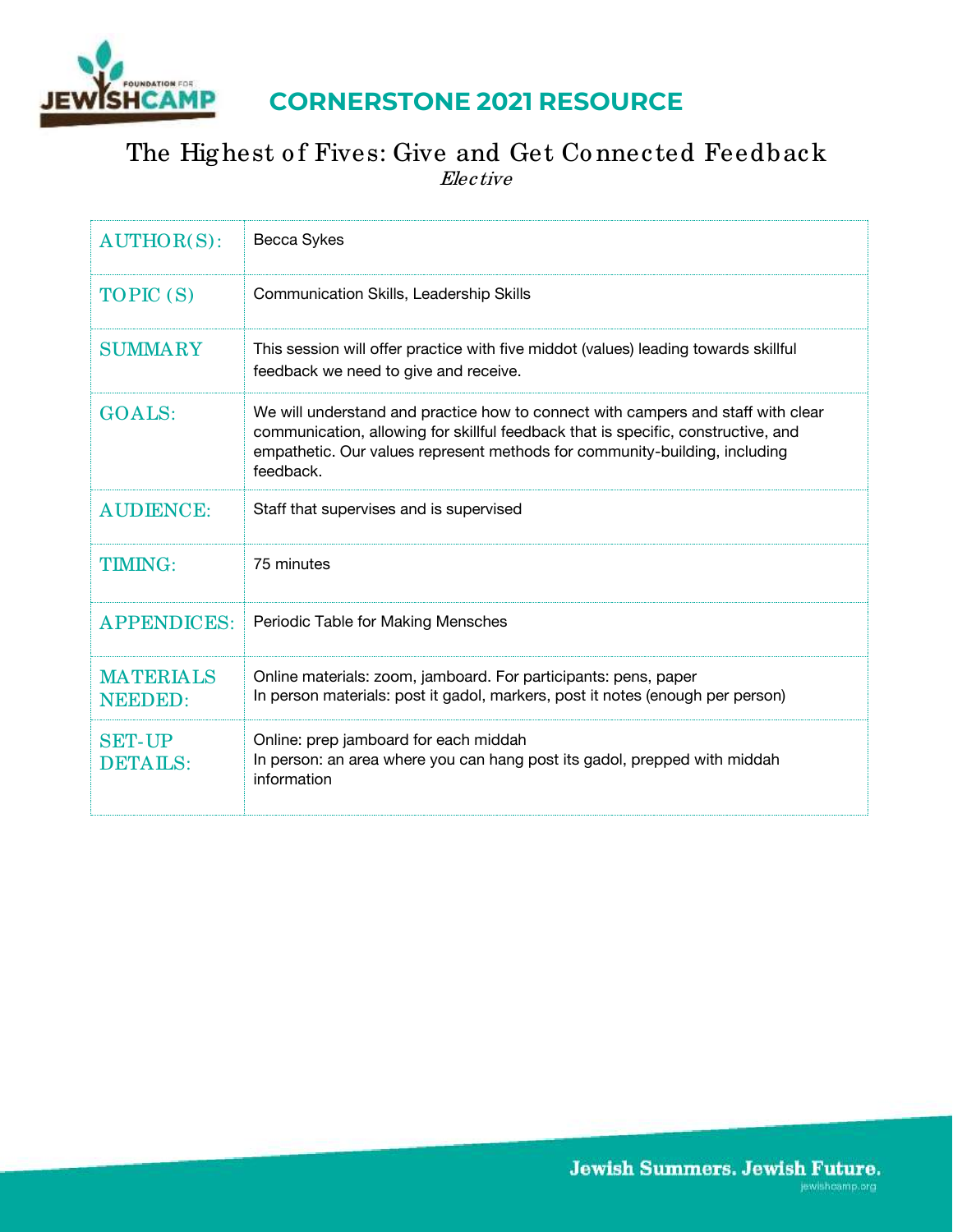

### **CORNERSTONE 2021 RESOURCE**

SESSION TIMELINE 00:00-00:08- Introductions and introduction to material 00:08-00:20- Anavah: tell me more 00:20-00:32- Hakarat haTov: this is good and this is good information 00:32-00:44- Histakranut: that's a good question 00:44-00:56- Areyvut: we are all interconnected 00:56-00:68- What's yours? Choosing a middah 00:68-00:75- High fives all around: a debrief and conclusion

SESSION OUTLINE:

**00:00-00:08**- Group introductions: name, pronouns, favorite way to give a high five (classic, cheetah, jellyfish, amoeba, etc). Introduction to values-based feedback and jamboard.

**00:08-00:22**- Anavah: tell me more. Introduce the middah Anavah: humility/taking up the right space. In feedback, sometimes we can say too much, or give feedback that's less relevant than if we had listened well to start with. Using the tool "TELL ME MORE" in rounds, each participant will practice using the phrase in six rounds.

 TELL ME MORE: one person offers one sentence about a potential challenge with building a cohort or action plan. The other says, "tell me more." Then the person goes a little deeper. Again, the response is, "tell me more," for six rounds. Debrief: what was the experience like to hold back to those three words? What was the experience like to share without hearing an answer? What does this offer us as supervisors? As those who are supervised? When we ask others to tell us more, it can give the other a chance to find the feedback themselves. It can also allow us to learn more about the situation, without assumptions, so that what we offer is specific, constructive and empathetic.

**00:22-00:32**-Hakarat haTov: recognizing the good. We do not have to put a positive spin on everything, but we can recognize what is good, and what is good information. Participants will put post its up on the board of things that might need feedback at camp from liaisons. We will then practice offering specific feedback, recognizing what worked. And then how to offer gratitude for learning opportunities: a failure can be full of good information.

**00:32-00:44**- Histakranut: that's a good question. Participants will create questions of authentic curiosity. This avoids accusation, invites cooperation, and allows for further exploration. We will rewrite these: DID YOU HAND IN YOUR MATERIALS REQUESTS FOR THE PROGRAM? HOW DO YOU THINK YOU DID? WHO'S MESS IT THIS? We will create a group list of great questions to gather information and help problem-solve.